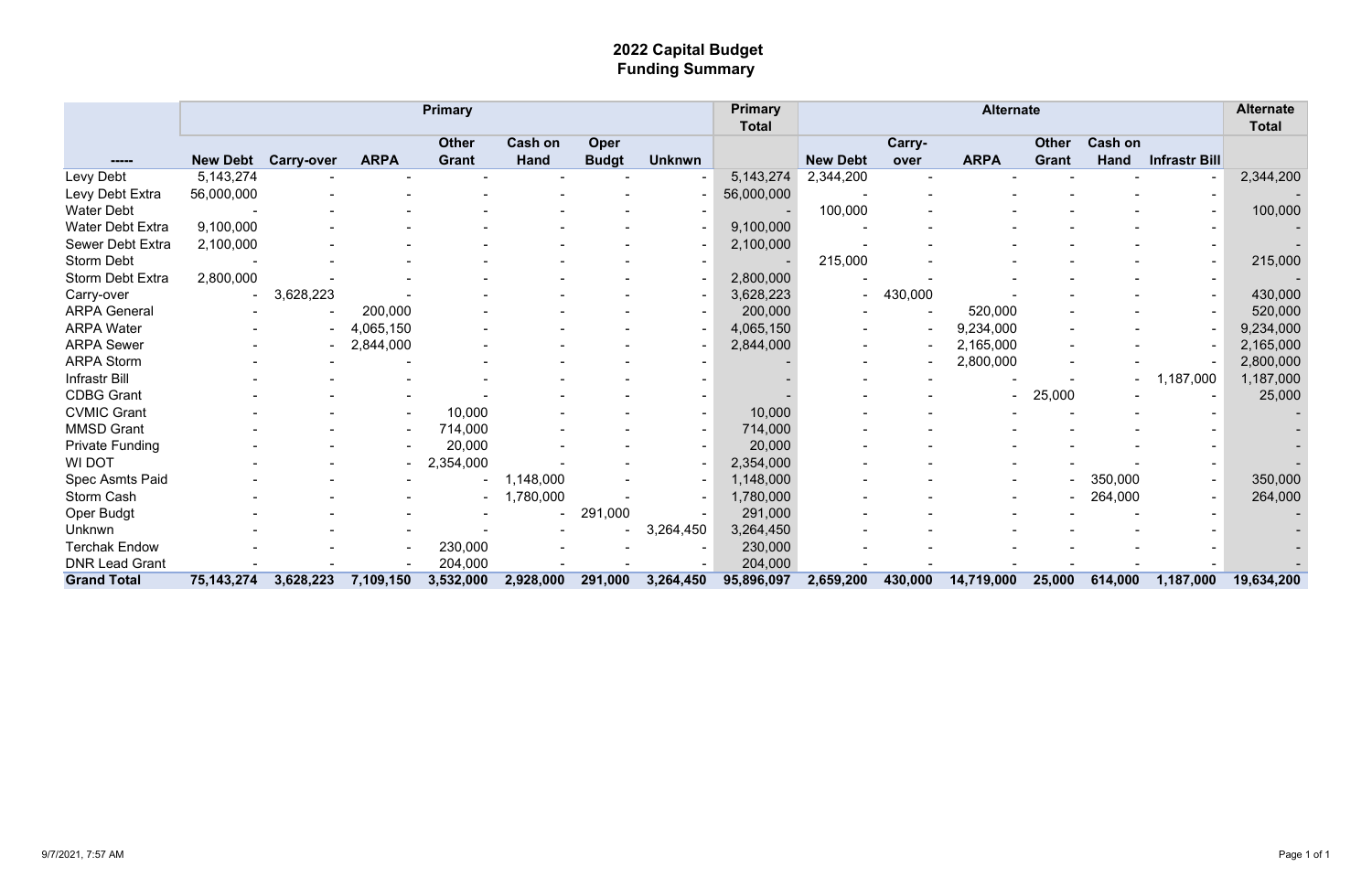## **2022 Capital Budget Funding Detail**

|                                      |                          |                          |                          | <b>Primary</b>               |                 |                             |               | <b>Primary</b><br><b>Total</b> | <b>Alternate</b>          |                          |             |                              |                          |                                |           |
|--------------------------------------|--------------------------|--------------------------|--------------------------|------------------------------|-----------------|-----------------------------|---------------|--------------------------------|---------------------------|--------------------------|-------------|------------------------------|--------------------------|--------------------------------|-----------|
|                                      | <b>New Debt</b>          | Carry-<br>over           | <b>ARPA</b>              | <b>Other</b><br><b>Grant</b> | Cash on<br>Hand | <b>Oper</b><br><b>Budgt</b> | <b>Unknwn</b> |                                | <b>New</b><br><b>Debt</b> | Carry-<br>over           | <b>ARPA</b> | <b>Other</b><br><b>Grant</b> | Cash on<br>Hand          | <b>Infrastr</b><br><b>Bill</b> |           |
| <b>Infrastructure</b>                | 5, 143, 274              |                          | 6,774,000                | 3,272,000                    | 2,683,000       | - 1                         | 1,561,000     | 19,433,274                     | 748,000                   |                          | 199,000     | ж.                           | 614,000                  | 1,187,000                      | 2,748,000 |
| <b>Streets</b>                       | 3,494,000                |                          | 4,049,000                | 2,354,000                    | 2,390,000       | $\sim$                      | 566,000       | 12,853,000                     | 218,000                   | $\sim$                   | 179,000     | $\sim$                       | 169,000                  | 887,000                        | 1,453,000 |
| 57th St (Burnham to Mobile) [p.1]    | 372,000                  |                          | 716,000                  |                              | 392,000         | $\overline{\phantom{a}}$    |               | 1,480,000                      | $\overline{\phantom{a}}$  |                          |             |                              |                          | 148,000                        | 148,000   |
| 60th & Greenfield (Signals) [p.1]    | 50,000                   |                          |                          | 453,000                      |                 |                             |               | 503,000                        | $\overline{\phantom{a}}$  |                          |             |                              | $\overline{\phantom{a}}$ |                                |           |
| 65th St (Greenfld to Natnl) [p.1]    | 167,000                  |                          | 146,000                  |                              | 80,000          | $\sim$                      |               | 393,000                        | $\sim$                    | $\overline{\phantom{a}}$ |             | $\blacksquare$               | $\blacksquare$           | 39,000                         | 39,000    |
| 66th St (S-Natnl to Mitchell) [p.1]  | 247,000                  |                          | 559,000                  |                              | 184,000         |                             |               | 990,000                        |                           |                          |             |                              | $\overline{\phantom{a}}$ | 99,000                         | 99,000    |
| 76th & Becher (Signals) [p.1]        | 56,000                   |                          | 236,000                  | 519,000                      | 2,000           |                             |               | 813,000                        |                           |                          |             |                              | $\sim$                   |                                |           |
| 77th St (Hicks to Becher) [p.1]      | 276,000                  |                          | 544,000                  |                              | 325,000         | $\sim$                      |               | 1,145,000                      | $\overline{\phantom{a}}$  |                          |             | $\blacksquare$               | $\blacksquare$           | 115,000                        | 115,000   |
| 91st St (Arthur to Harrison) [p.1]   | 115,000                  |                          | 14,000                   |                              | 113,000         | $\overline{\phantom{a}}$    |               | 242,000                        |                           |                          |             |                              | $\blacksquare$           | 24,000                         | 24,000    |
| Becher St (92nd to 99th) [p.1]       | 481,000                  | $\overline{\phantom{a}}$ | 69,000                   |                              | 236,000         | $\overline{\phantom{a}}$    |               | 786,000                        | $\overline{\phantom{a}}$  |                          |             |                              | $\sim$                   | 79,000                         | 79,000    |
| Beloit Rd (60th to Lincoln) [p.1]    | 140,000                  | $\blacksquare$           |                          | 160,000                      |                 | $\overline{\phantom{0}}$    |               | 300,000                        | $\overline{\phantom{a}}$  | $\blacksquare$           |             | $\overline{\phantom{0}}$     | $\blacksquare$           | $\overline{\phantom{0}}$       |           |
| Hayes Ave (GreenInk-End) [p.1]       | 103,000                  |                          | 24,000                   |                              | 108,000         | $\blacksquare$              |               | 235,000                        | $\overline{\phantom{a}}$  | $\overline{\phantom{a}}$ |             | $\blacksquare$               | $\blacksquare$           | 24,000                         | 24,000    |
| Lincoln Ave (93rd to 95th) [p.1]     | 69,000                   |                          |                          | 66,000                       |                 |                             |               | 135,000                        | $\overline{\phantom{a}}$  |                          |             |                              | $\sim$                   |                                |           |
| Lincoln Signals (91st to 93rd) [p.1] | 387,000                  |                          | 557,000                  | 1,071,000                    | 86,000          | $\blacksquare$              |               | 2,101,000                      | $\overline{\phantom{a}}$  |                          |             | $\overline{\phantom{0}}$     | $\sim$                   |                                |           |
| Madison St (58th to 60th) [p.1]      | 152,000                  |                          | 177,000                  |                              | 119,000         |                             |               | 448,000                        |                           |                          |             |                              | $\blacksquare$           | 45,000                         | 45,000    |
| Mitchell St (92nd to 96th) [p.1]     | 373,000                  |                          | 820,000                  |                              | 476,000         | $\blacksquare$              |               | 1,669,000                      | $\overline{\phantom{a}}$  |                          |             |                              | $\blacksquare$           | 167,000                        | 167,000   |
| Natnl Ave (62nd to 65th) [p.1]       | 65,000                   | $\blacksquare$           |                          | 85,000                       |                 | $\overline{\phantom{a}}$    |               | 150,000                        | $\overline{\phantom{a}}$  | $\overline{\phantom{a}}$ |             | $\blacksquare$               | $\blacksquare$           | $\overline{\phantom{a}}$       |           |
| Orchard St (93rd to 95th) [p.1]      | 156,000                  |                          | 29,000                   |                              | 114,000         |                             |               | 299,000                        |                           |                          |             |                              |                          | 30,000                         | 30,000    |
| Scott St (57th to 60th) [p.1]        |                          |                          |                          |                              |                 | $\blacksquare$              | 566,000       | 566,000                        | 218,000                   | $\overline{\phantom{a}}$ | 179,000     | $\blacksquare$               | 169,000                  | 57,000                         | 623,000   |
| Vigo Terr (99th to End) [p.1]        | 52,000                   |                          | 7,000                    |                              | 53,000          | $\blacksquare$              |               | 112,000                        | $\overline{\phantom{a}}$  |                          |             |                              |                          | 11,000                         | 11,000    |
| Washgtn St (84th to 86th) [p.1]      | 233,000                  |                          | 151,000                  |                              | 102,000         | $\overline{\phantom{a}}$    |               | 486,000                        |                           |                          |             |                              |                          | 49,000                         | 49,000    |
| <b>Streets Other</b>                 | 49,274                   | $\sim$                   |                          |                              | 132,000         | $\sim$                      | 695,000       | 876,274                        | 346,000                   | $\sim$                   | 20,000      | $\sim$                       | 329,000                  |                                | 695,000   |
| Alley (113th-Wolmr, Ohio-WW) [p.1]   | 9,000                    | $\overline{\phantom{0}}$ |                          |                              | 84,000          | $\blacksquare$              |               | 93,000                         |                           |                          |             |                              |                          |                                |           |
| Alley (58th-59th, Grnfld-Lapm) [p.1] | $\overline{\phantom{a}}$ | $\blacksquare$           | $\overline{\phantom{a}}$ | $\overline{\phantom{0}}$     |                 | $\overline{\phantom{a}}$    | 230,000       | 230,000                        | 54,000                    | $\overline{\phantom{a}}$ |             | $\overline{\phantom{a}}$     | 176,000                  | $\sim$                         | 230,000   |
| Alley (74th-75th, Lapm-Natnl) [p.1]  | 15,000                   |                          |                          |                              | 48,000          |                             |               | 63,000                         |                           |                          |             |                              |                          | $\sim$                         |           |
| Alley (94th-95th, Schlgr-Wash) [p.1] |                          |                          |                          |                              |                 | $\sim$                      | 185,000       | 185,000                        | 42,000                    |                          |             | $\blacksquare$               | 143,000                  | $\sim$                         | 185,000   |
| Pavement Patching & Repair [p.1]     |                          | $\overline{\phantom{a}}$ |                          |                              |                 | $\overline{\phantom{a}}$    | 280,000       | 280,000                        | 250,000                   | $\overline{\phantom{a}}$ | 20,000      | $\overline{\phantom{a}}$     | 10,000                   | $\overline{a}$                 | 280,000   |
| Traffic Controls [p.4]               | 25,274                   |                          |                          |                              |                 |                             |               | 25,274                         |                           |                          |             |                              |                          | $\sim$                         |           |
| <b>Sidewalks</b>                     |                          |                          |                          |                              |                 | ۰                           | 300,000       | 300,000                        | 184,000                   |                          |             |                              | 116,000                  | $\sim$                         | 300,000   |
| Sidewalk Program [p.1]               | $\overline{\phantom{a}}$ | $\overline{\phantom{a}}$ |                          |                              |                 | $\overline{\phantom{a}}$    | 300,000       | 300,000                        | 184,000                   |                          |             |                              | 116,000                  | $\overline{\phantom{a}}$       | 300,000   |
| <b>Public Works</b>                  | 1,600,000                |                          |                          |                              |                 |                             |               | 1,600,000                      |                           |                          |             |                              | $\blacksquare$           |                                |           |
| Street Light Conversion [p.1]        | 1,600,000                |                          |                          |                              |                 |                             |               | 1,600,000                      |                           |                          |             |                              |                          |                                |           |
| <b>Water</b>                         |                          |                          | $-1,725,000$             | 204,000                      | 96,000          | $\blacksquare$              |               | 2,025,000                      | $\blacksquare$            |                          |             |                              | $\sim$                   | 300,000                        | 300,000   |
| Lead Service Line Replacmt [p.1]     | $\overline{\phantom{a}}$ |                          |                          | 204,000                      | 96,000          | $\overline{\phantom{a}}$    |               | 300,000                        | $\overline{\phantom{a}}$  |                          |             | $\overline{\phantom{a}}$     | $\overline{\phantom{a}}$ | 300,000                        | 300,000   |
| Water Hydrant Replacement [p.272]    | $\overline{\phantom{a}}$ |                          | 25,000                   |                              |                 |                             |               | 25,000                         | $\overline{\phantom{a}}$  |                          |             |                              |                          |                                |           |
| Water Main Relays [p.1]              | $\overline{\phantom{a}}$ |                          | 50,000                   |                              |                 |                             |               | 50,000                         | $\overline{\phantom{a}}$  |                          |             |                              | $\blacksquare$           |                                |           |
| Water Meter Replacement [p.274]      | $\overline{\phantom{a}}$ |                          | 150,000                  | $\sim$                       |                 |                             |               | 150,000                        | $\overline{\phantom{a}}$  |                          |             | $\blacksquare$               | $\blacksquare$           |                                |           |
| Water Reservoir Replacement [p.8]    |                          |                          | 1,500,000                |                              |                 |                             |               | 1,500,000                      |                           |                          |             |                              |                          |                                |           |
| <b>Sewer</b>                         |                          |                          | $-1,000,000$             | 714,000                      |                 |                             |               | 1,714,000                      |                           |                          |             |                              |                          |                                |           |
| PPI Reduction Program [p.1]          | $\overline{\phantom{a}}$ |                          |                          | 714,000                      | $\blacksquare$  |                             |               | 714,000                        | $\overline{\phantom{a}}$  |                          |             | $\blacksquare$               | $\blacksquare$           |                                |           |
| Sanitary Sewer Relays [p.1]          | $\blacksquare$           |                          | 1,000,000                |                              |                 |                             |               | 1,000,000                      |                           |                          |             |                              | $\overline{\phantom{a}}$ |                                |           |
| <b>Storm</b>                         | $\sim$                   | ۰.                       | ٠                        | $\sim$                       | 65,000          | $\sim$                      |               | 65,000                         | $\blacksquare$            | $\blacksquare$           |             | $\sim$                       | $\sim$                   |                                |           |
| Storm Catch Basin Repair [p.6]       | $\blacksquare$           |                          |                          |                              | 15,000          | $\overline{\phantom{a}}$    |               | 15,000                         | $\blacksquare$            |                          |             | $\overline{\phantom{a}}$     | $\overline{\phantom{a}}$ |                                |           |
| Storm Sewer Relays [p.1]             | $\overline{\phantom{0}}$ | $\overline{\phantom{a}}$ |                          |                              | 50,000          | $\overline{\phantom{a}}$    |               | 50,000                         | $\overline{\phantom{a}}$  |                          |             |                              | $\overline{\phantom{a}}$ |                                |           |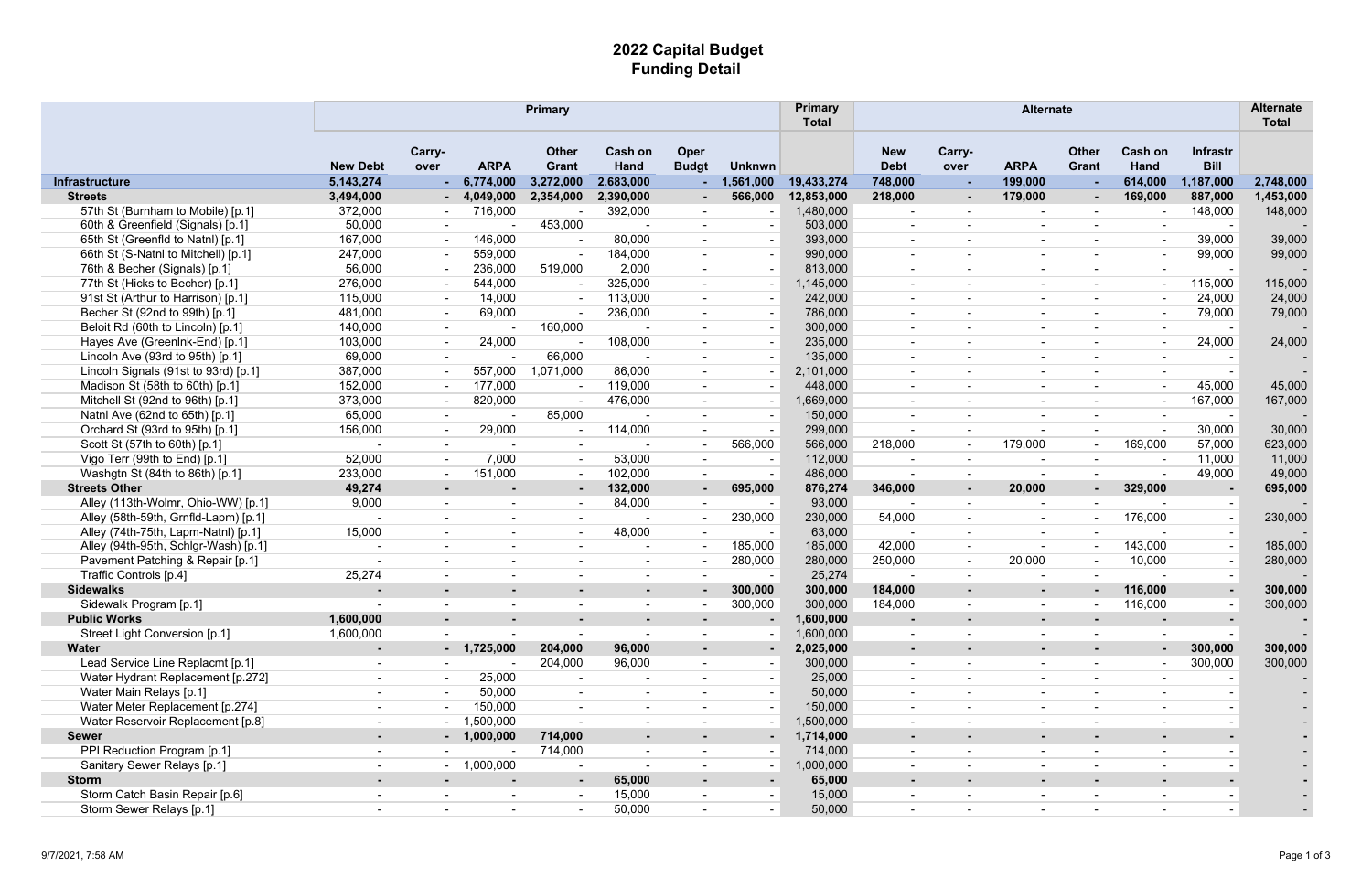## **2022 Capital Budget Funding Detail**

|                                        | <b>Primary</b>  |                |                          |                              |                               |                             |                          |            | <b>Alternate</b>          |                          |                          |                          |                               |                                |            |
|----------------------------------------|-----------------|----------------|--------------------------|------------------------------|-------------------------------|-----------------------------|--------------------------|------------|---------------------------|--------------------------|--------------------------|--------------------------|-------------------------------|--------------------------------|------------|
|                                        | <b>New Debt</b> | Carry-<br>over | <b>ARPA</b>              | <b>Other</b><br><b>Grant</b> | <b>Cash on</b><br><b>Hand</b> | <b>Oper</b><br><b>Budgt</b> | <b>Unknwn</b>            |            | <b>New</b><br><b>Debt</b> | Carry-<br>over           | <b>ARPA</b>              | <b>Other</b><br>Grant    | <b>Cash on</b><br><b>Hand</b> | <b>Infrastr</b><br><b>Bill</b> |            |
| <b>Build/Improv</b>                    | 70,000,000      | 774,302        | 100,000                  | 250,000                      | 30,000                        |                             | 1,703,450                | 72,857,752 | 468,200                   | 230,000                  | 14,000,000               | 25,000                   | <b>F</b>                      |                                | 14,723,200 |
| General                                | 70,000,000      | 443,200        | $\sim$                   |                              |                               |                             | 536,450                  | 70,979,650 | 368,200                   |                          | $-14,000,000$            | $\sim$                   |                               |                                | 14,368,200 |
| BID Muni Lot Fencing [p.121]           |                 | 60,000         |                          |                              |                               |                             |                          | 60,000     | $\overline{\phantom{a}}$  |                          |                          | $\overline{\phantom{a}}$ | $\overline{\phantom{a}}$      |                                |            |
| City Hall/Public Works Build [p.110]   | 70,000,000      |                | $\overline{\phantom{a}}$ |                              | $\overline{\phantom{a}}$      |                             |                          | 70,000,000 | $\sim$                    |                          | 14,000,000               | $\overline{\phantom{a}}$ | $\overline{\phantom{a}}$      |                                | 14,000,000 |
| Farmer's Market Maint [p.123]          |                 |                |                          |                              |                               |                             | 479,250                  | 479,250    |                           |                          |                          | $\overline{\phantom{a}}$ | $\overline{\phantom{a}}$      |                                |            |
| Historical Society [p.98]              |                 |                |                          |                              | $\blacksquare$                |                             | 57,200                   | 57,200     |                           |                          |                          | $\blacksquare$           | $\overline{\phantom{a}}$      |                                |            |
| Honey Creek Substation Roof [p.112]    |                 | 15,000         | $\overline{\phantom{0}}$ |                              | $\overline{\phantom{a}}$      |                             |                          | 15,000     |                           |                          | $\overline{\phantom{a}}$ | $\overline{\phantom{a}}$ | $\overline{\phantom{a}}$      | $\overline{\phantom{a}}$       |            |
| HVAC Software Upgrade [p.117]          |                 | 90,000         |                          |                              |                               |                             |                          | 90,000     | 90,000                    |                          |                          | $\overline{\phantom{a}}$ | $\overline{\phantom{a}}$      | $\sim$                         | 90,000     |
| Jefferson School Substation [p.104]    |                 | 126,200        |                          |                              |                               |                             | $\overline{\phantom{a}}$ | 126,200    | 126,200                   |                          |                          | $\overline{\phantom{a}}$ | $\overline{\phantom{a}}$      | $\sim$                         | 126,200    |
| Liberty Heights Substation [p.107]     |                 | 152,000        | $\blacksquare$           | $\overline{\phantom{a}}$     | $\overline{\phantom{a}}$      |                             | $\overline{\phantom{a}}$ | 152,000    | 152,000                   | $\overline{\phantom{a}}$ | $\overline{\phantom{a}}$ | $\overline{\phantom{a}}$ | $\overline{\phantom{a}}$      | $\sim$                         | 152,000    |
| <b>Fire</b>                            |                 | 66,403         | $\sim$                   |                              | $\blacksquare$                |                             | 130,000                  | 196,403    | $\sim$                    | $\blacksquare$           | $\blacksquare$           | $\sim$                   | ٠                             | $\blacksquare$                 |            |
| Fire Admin Maint/Imprv [p.59]          |                 | 29,550         |                          |                              |                               |                             |                          | 29,550     | $\overline{\phantom{a}}$  |                          |                          | $\overline{\phantom{a}}$ | $\overline{\phantom{a}}$      |                                |            |
| Fire Station #1 Garage Doors [p.146]   |                 |                |                          |                              | $\overline{\phantom{a}}$      |                             | 130,000                  | 130,000    |                           |                          |                          | $\overline{\phantom{a}}$ | $\overline{\phantom{a}}$      |                                |            |
| Fire Station #2 Maint/Imprv [p.63]     |                 | 4,700          |                          |                              |                               |                             |                          | 4,700      |                           |                          |                          | $\blacksquare$           | $\overline{\phantom{a}}$      |                                |            |
| Fire Station #3 Maint/Imprv [p.69]     |                 | 32,153         |                          |                              |                               |                             |                          | 32,153     |                           |                          |                          |                          | $\overline{\phantom{a}}$      |                                |            |
| <b>Health</b>                          |                 | 194,849        | $\sim$                   |                              | ٠                             |                             | $\sim$                   | 194,849    | $\sim$                    |                          |                          | $\blacksquare$           | ٠                             |                                |            |
| Health Facility Maint 1 [p.74]         |                 | 120,698        |                          |                              |                               |                             |                          | 120,698    |                           |                          |                          |                          | $\overline{\phantom{a}}$      |                                |            |
| Health Facility Maint 2 [p.74]         |                 | 66,731         |                          |                              | $\overline{\phantom{a}}$      |                             |                          | 66,731     |                           | $\overline{\phantom{a}}$ |                          | $\overline{\phantom{a}}$ | $\overline{\phantom{a}}$      |                                |            |
| Health Facility Partitions [p.79]      |                 | 7,420          | $\overline{\phantom{0}}$ |                              | $\overline{\phantom{a}}$      |                             |                          | 7,420      | $\overline{\phantom{0}}$  | $\overline{\phantom{a}}$ |                          |                          | $\overline{\phantom{a}}$      | $\overline{\phantom{a}}$       |            |
| <b>Development</b>                     |                 | 20,000         | $\sim$                   | 20,000                       | $\blacksquare$                | $\sim$                      | 837,000                  | 877,000    |                           |                          | $\sim$ $-$               | 25,000                   | $\blacksquare$                |                                | 25,000     |
| Becher Better Block [p.127]            |                 |                |                          |                              | $\overline{\phantom{a}}$      |                             | 25,000                   | 25,000     |                           | $\blacksquare$           |                          | 25,000                   | $\overline{\phantom{a}}$      |                                | 25,000     |
| Beloit Rd Senior Housing Imprv [p.131] |                 |                | $\blacksquare$           | 20,000                       | $\blacksquare$                |                             | $\overline{\phantom{a}}$ | 20,000     |                           | $\overline{\phantom{a}}$ |                          | $\overline{\phantom{a}}$ | $\overline{\phantom{a}}$      |                                |            |
| Bike Accommodtns (Sharrows) [p.139]    |                 | 15,000         | $\overline{\phantom{a}}$ |                              | $\overline{\phantom{a}}$      |                             |                          | 15,000     |                           |                          | $\overline{\phantom{a}}$ | $\overline{\phantom{a}}$ | $\overline{\phantom{a}}$      |                                |            |
| City Branded Bus Shelter #2 [p.144]    |                 |                |                          |                              | $\overline{\phantom{a}}$      |                             | 250,000                  | 250,000    |                           |                          |                          |                          | $\overline{\phantom{a}}$      |                                |            |
| Honey Creek Cemetery Imprv [p.142]     |                 | 5,000          |                          |                              | $\overline{\phantom{a}}$      |                             | 5,000                    | 10,000     |                           | $\overline{\phantom{a}}$ |                          | $\overline{\phantom{a}}$ | $\overline{\phantom{a}}$      |                                |            |
| Hwy 100 Northern Gateway [p.133]       |                 |                |                          |                              |                               |                             | 100,000                  | 100,000    |                           |                          |                          | $\overline{\phantom{a}}$ | $\overline{\phantom{a}}$      |                                |            |
| Pollination Garden Lighting [p.135]    |                 |                | $\overline{\phantom{0}}$ |                              | $\overline{\phantom{a}}$      |                             | 7,000                    | 7,000      |                           | $\overline{\phantom{0}}$ | $\overline{\phantom{a}}$ | $\overline{\phantom{a}}$ | $\overline{\phantom{a}}$      |                                |            |
| Pump Track [p.137]                     |                 |                |                          |                              | $\overline{\phantom{a}}$      |                             | 450,000                  | 450,000    |                           |                          | $\overline{\phantom{a}}$ | $\blacksquare$           | $\overline{\phantom{a}}$      |                                |            |
| Library                                |                 |                |                          | 230,000                      |                               |                             |                          | 230,000    | $\sim$ 10 $\pm$           | 230,000                  |                          |                          |                               | $\blacksquare$                 | 230,000    |
| Library Skylight Panels [p.89]         |                 |                | $\overline{\phantom{a}}$ | 230,000                      |                               |                             | $\overline{\phantom{a}}$ | 230,000    |                           | 230,000                  |                          |                          | $\overline{\phantom{a}}$      | $\overline{\phantom{a}}$       | 230,000    |
| <b>Parks</b>                           |                 | 17,400         |                          |                              | $\blacksquare$                | $\sim$                      | 200,000                  | 217,400    |                           |                          |                          |                          | ٠                             |                                |            |
| Liberty Heights Prk Maint/Impv [p.10]  |                 | 17,400         | $\overline{\phantom{a}}$ |                              | $\overline{\phantom{a}}$      |                             |                          | 17,400     |                           |                          |                          | $\blacksquare$           | $\overline{\phantom{a}}$      |                                |            |
| Radtke Skate Park Improvements [p.11]  |                 |                | $\blacksquare$           |                              | $\overline{\phantom{a}}$      |                             | 200,000                  | 200,000    | $\overline{\phantom{a}}$  |                          |                          | $\overline{\phantom{a}}$ | $\overline{\phantom{a}}$      |                                |            |
| <b>Public Works</b>                    |                 | 32,450         |                          |                              | ٠                             |                             |                          | 32,450     | ж.                        | ۰                        |                          | $\blacksquare$           | $\blacksquare$                |                                |            |
| Boulevard Landscap Bed Consol [p.46]   |                 | 13,700         |                          |                              |                               |                             |                          | 13,700     |                           |                          |                          | $\overline{\phantom{a}}$ | $\overline{\phantom{a}}$      |                                |            |
| Tree Replmt (Emrld Ash Borer) [p.45]   |                 | 18,750         |                          |                              | $\overline{\phantom{a}}$      |                             |                          | 18,750     |                           |                          |                          | $\overline{\phantom{a}}$ | $\overline{\phantom{a}}$      |                                |            |
| 43                                     |                 | 18,750         |                          |                              |                               |                             |                          | 18,750     |                           |                          |                          |                          |                               |                                |            |
| <b>Water</b>                           |                 |                | 100,000                  |                              |                               |                             |                          | 100,000    | 100,000                   |                          |                          |                          | ٠                             |                                | 100,000    |
| Water Reservoir Roof [p.148]           |                 |                | 100,000                  |                              |                               |                             | $\overline{\phantom{a}}$ | 100,000    | 100,000                   | $\overline{\phantom{a}}$ |                          | $\overline{\phantom{a}}$ | $\overline{\phantom{a}}$      | $\overline{\phantom{a}}$       | 100,000    |
| <b>Storm</b>                           |                 |                |                          | ٠                            | 30,000                        |                             |                          | 30,000     |                           | ۰                        |                          | ٠                        | $\blacksquare$                |                                |            |
| Grant St Pump Station Roof [p.152]     |                 |                | $\blacksquare$           |                              | 30,000                        |                             |                          | 30,000     |                           |                          |                          | $\overline{\phantom{a}}$ | $\overline{\phantom{a}}$      |                                |            |
| <b>Equipment</b>                       |                 | $-2,853,921$   | 35,150                   | 10,000                       | 215,000                       | 291,000                     |                          | 3,405,071  | 1,443,000                 | $\sim$                   | 520,000                  | ٠                        | ٠                             | ٠                              | 1,963,000  |
| General                                |                 | 100,000        |                          |                              |                               |                             |                          | 100,000    |                           | $\blacksquare$           | 100,000                  | ۰                        | ٠                             |                                | 100,000    |
| Council Audio Solution [p.235]         |                 | 100,000        | $\blacksquare$           |                              |                               |                             |                          | 100,000    | $\overline{\phantom{a}}$  | $\overline{\phantom{a}}$ | 100,000                  | $\sim$                   | $\overline{\phantom{a}}$      |                                | 100,000    |